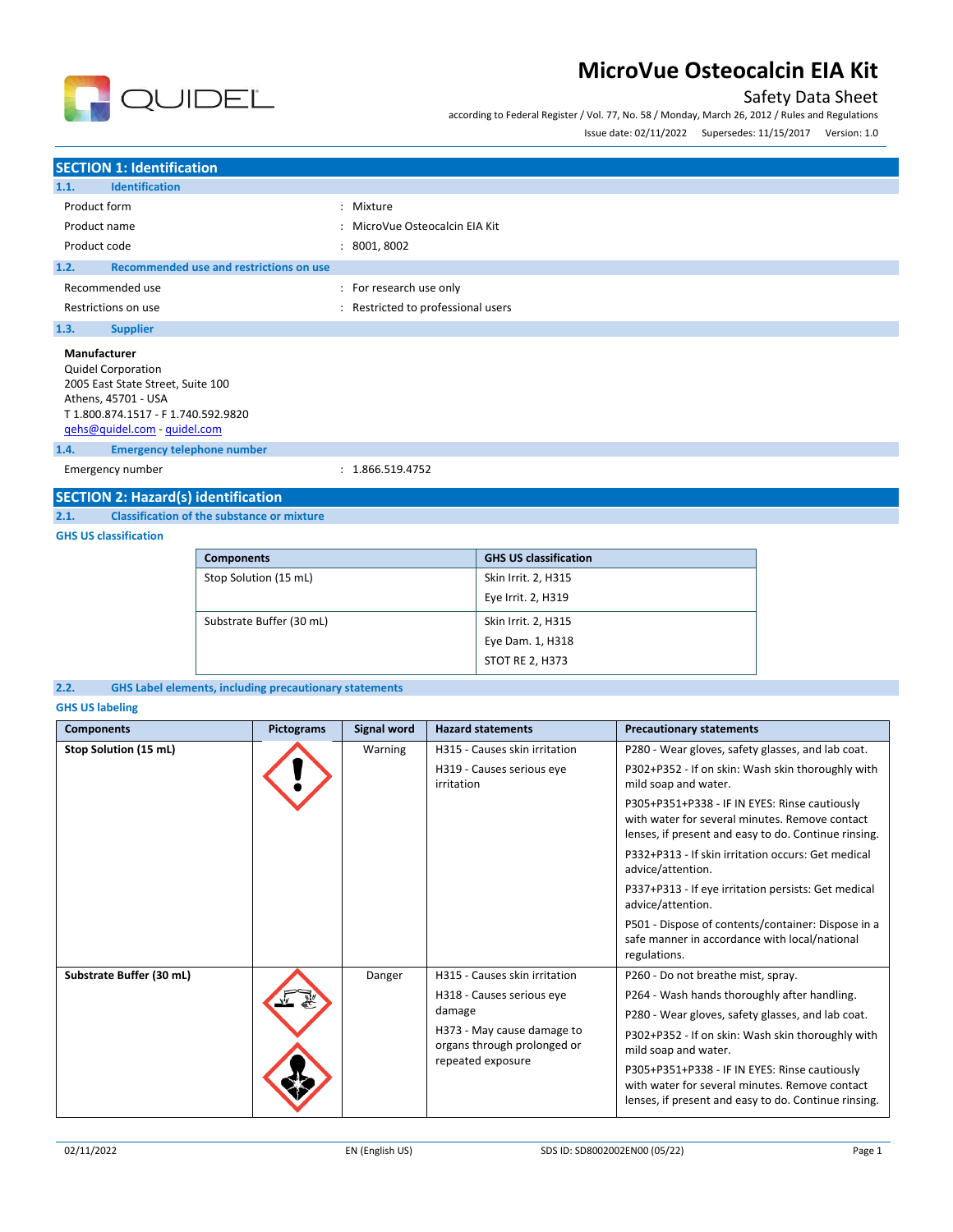

### Safety Data Sheet

according to Federal Register / Vol. 77, No. 58 / Monday, March 26, 2012 / Rules and Regulations Issue date: 02/11/2022 Supersedes: 11/15/2017 Version: 1.0

|  |  | P332+P313 - If skin irritation occurs: Get medical<br>advice/attention.<br>P501 - Dispose of contents/container: Dispose in a<br>safe manner in accordance with local/national<br>regulations. |
|--|--|------------------------------------------------------------------------------------------------------------------------------------------------------------------------------------------------|
|  |  |                                                                                                                                                                                                |

| <b>SECTION 3: Composition/Information on ingredients</b> |                      |           |           |                                                                                                |  |  |  |
|----------------------------------------------------------|----------------------|-----------|-----------|------------------------------------------------------------------------------------------------|--|--|--|
| <b>Name</b>                                              | <b>Chemical name</b> | CAS#      | %         | <b>GHS US classification</b>                                                                   |  |  |  |
| Stop Solution (15 mL)                                    | sodium hydroxide     | 1310-73-2 | $1 - 5$   | Met. Corr. 1, H290<br>Skin Corr. 1A, H314<br>Eye Dam. 1, H318<br>Aquatic Acute 3, H402         |  |  |  |
| Substrate Buffer (30 mL)                                 | diethanolamine       | 111-42-2  | $10 - 15$ | Acute Tox. 4 (Oral), H302<br>Skin Irrit. 2, H315<br>Eye Dam. 1, H318<br><b>STOT RE 2, H373</b> |  |  |  |

Full text of hazard classes and H-statements : see section 16

| <b>SECTION 4: First-aid measures</b>                                 |                                                                                                                                                       |  |  |  |  |
|----------------------------------------------------------------------|-------------------------------------------------------------------------------------------------------------------------------------------------------|--|--|--|--|
| <b>Description of first aid measures</b><br>4.1.                     |                                                                                                                                                       |  |  |  |  |
| First-aid measures general                                           | : Get medical advice/attention if you feel unwell.                                                                                                    |  |  |  |  |
| First-aid measures after inhalation                                  | Remove person to fresh air and keep comfortable for breathing.                                                                                        |  |  |  |  |
| First-aid measures after skin contact                                | Wash skin with plenty of water. If skin irritation occurs: Get medical advice/attention.                                                              |  |  |  |  |
| First-aid measures after eye contact                                 | Rinse cautiously with water for several minutes. Remove contact lenses, if present and easy to do.<br>Continue rinsing. Call a physician immediately. |  |  |  |  |
| First-aid measures after ingestion                                   | : Call a poison center or a doctor if you feel unwell.                                                                                                |  |  |  |  |
| 4.2.<br>Most important symptoms and effects (acute and delayed)      |                                                                                                                                                       |  |  |  |  |
| Symptoms/effects after skin contact                                  | Irritation.                                                                                                                                           |  |  |  |  |
| Symptoms/effects after eye contact                                   | Serious damage to eyes.                                                                                                                               |  |  |  |  |
| Immediate medical attention and special treatment, :<br>if necessary | Treat symptomatically.                                                                                                                                |  |  |  |  |

|                              | <b>SECTION 5: Fire-fighting measures</b>                            |  |                                                                                                                                                              |  |  |
|------------------------------|---------------------------------------------------------------------|--|--------------------------------------------------------------------------------------------------------------------------------------------------------------|--|--|
| 5.1.                         | Suitable (and unsuitable) extinguishing media                       |  |                                                                                                                                                              |  |  |
| Suitable extinguishing media |                                                                     |  | : Water spray. Dry powder. Foam. Carbon dioxide.                                                                                                             |  |  |
| 5.2.                         | Specific hazards arising from the chemical                          |  |                                                                                                                                                              |  |  |
|                              | No additional information available                                 |  |                                                                                                                                                              |  |  |
| 5.3.                         | Special protective equipment and precautions for fire-fighters      |  |                                                                                                                                                              |  |  |
|                              | Protection during firefighting                                      |  | : Do not attempt to take action without suitable protective equipment. Self-contained breathing<br>apparatus. Complete protective clothing.                  |  |  |
|                              | <b>SECTION 6: Accidental release measures</b>                       |  |                                                                                                                                                              |  |  |
| 6.1.                         | Personal precautions, protective equipment and emergency procedures |  |                                                                                                                                                              |  |  |
| 6.1.1.                       | For non-emergency personnel                                         |  |                                                                                                                                                              |  |  |
| <b>Emergency procedures</b>  |                                                                     |  | Ventilate spillage area. Do not breathe mist, spray. Avoid contact with skin and eyes.                                                                       |  |  |
| 6.1.2.                       | For emergency responders                                            |  |                                                                                                                                                              |  |  |
|                              | Protective equipment                                                |  | Do not attempt to take action without suitable protective equipment. For further information refer to<br>section 8: "Exposure controls/personal protection". |  |  |
| 6.2.                         | <b>Environmental precautions</b>                                    |  |                                                                                                                                                              |  |  |
|                              | <b>Environmental precautions</b>                                    |  | : Avoid release to the environment.                                                                                                                          |  |  |
| 6.3.                         | Methods and material for containment and cleaning up                |  |                                                                                                                                                              |  |  |
| Methods for cleaning up      |                                                                     |  | : Take up liquid spill into absorbent material.                                                                                                              |  |  |
| Other information            |                                                                     |  | Dispose of materials or solid residues at an authorized site.                                                                                                |  |  |
| Reference to other sections  |                                                                     |  | For further information refer to section 13.                                                                                                                 |  |  |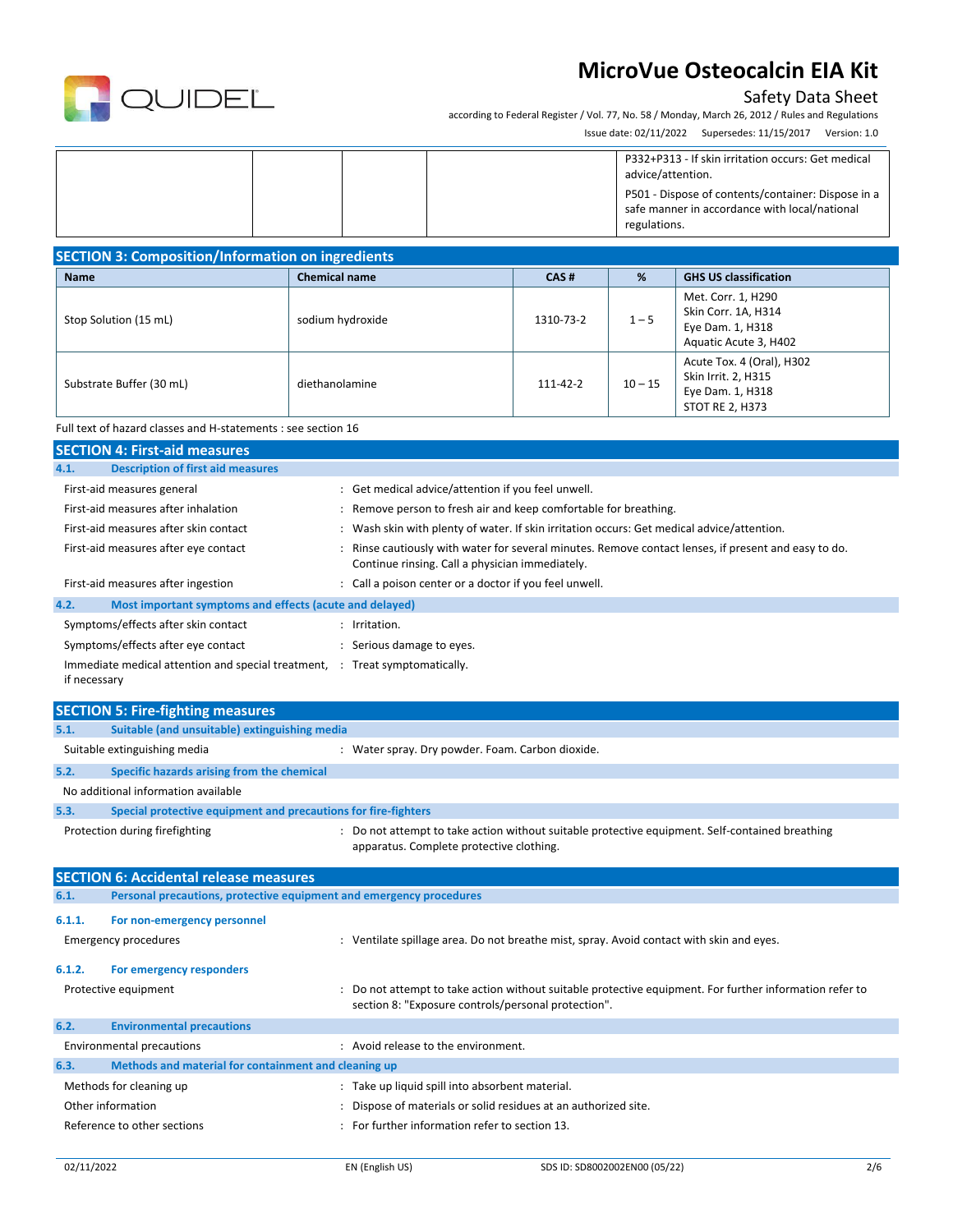### Safety Data Sheet

according to Federal Register / Vol. 77, No. 58 / Monday, March 26, 2012 / Rules and Regulations

Issue date: 02/11/2022 Supersedes: 11/15/2017 Version: 1.0



**SECTION 7: Handling and storage 7.1. Precautions for safe handling**

Precautions for safe handling entity and the station of the work station. Wear personal protective equipment. Do not breathe mist, spray. Avoid contact with skin and eyes.

Hygiene measures : Do not eat, drink or smoke when using this product. Always wash hands after handling the product.

**7.2. Conditions for safe storage, including any incompatibilities**

Storage conditions **Storage conditions** : Store in a well-ventilated place. Keep cool.

### **SECTION 8: Exposure controls/personal protection**

**8.1. Control parameters**

| sodium hydroxide (1310-73-2)                                                        |                                |                                 |  |  |  |
|-------------------------------------------------------------------------------------|--------------------------------|---------------------------------|--|--|--|
| <b>ACGIH</b>                                                                        | ACGIH OEL C                    | 2 mg/m <sup>3</sup>             |  |  |  |
| <b>OSHA</b>                                                                         | OSHA PEL TWA [1]               | $2 \text{ mg/m}^3$              |  |  |  |
| <b>OSHA</b>                                                                         | Regulatory reference (US-OSHA) | <b>OSHA Annotated Table Z-1</b> |  |  |  |
| diethanolamine (111-42-2)                                                           |                                |                                 |  |  |  |
| 1 mg/m <sup>3</sup> (Inhalable fraction and vapor)<br><b>ACGIH</b><br>ACGIH OEL TWA |                                |                                 |  |  |  |
| 8.2.<br><b>Appropriate engineering controls</b>                                     |                                |                                 |  |  |  |

Appropriate engineering controls **interpretent controls** : Ensure good ventilation of the work station.

Environmental exposure controls entitled by the environment.

**8.3. Individual protection measures/Personal protective equipment**

### **Materials for protective clothing:**

Lab coat

**Hand protection:**

Protective gloves

**Eye protection:**

Safety glasses

**Skin and body protection:**

Wear suitable protective clothing

### **Respiratory protection:**

In case of insufficient ventilation, wear suitable respiratory equipment

### **Personal protective equipment symbol(s):**



### **Other information:**

Do not eat, drink or smoke when using this product.

|                | <b>SECTION 9: Physical and chemical properties</b>    |                               |     |  |  |
|----------------|-------------------------------------------------------|-------------------------------|-----|--|--|
| 9.1.           | Information on basic physical and chemical properties |                               |     |  |  |
| Physical state | : Liguid                                              |                               |     |  |  |
| Color          | : No data available                                   |                               |     |  |  |
| Odor           | : No data available                                   |                               |     |  |  |
| Odor threshold | : No data available                                   |                               |     |  |  |
| рH             | : Stop Solution, $pH < 13$                            |                               |     |  |  |
| 02/11/2022     | EN (English US)                                       | SDS ID: SD8002002EN00 (05/22) | 3/6 |  |  |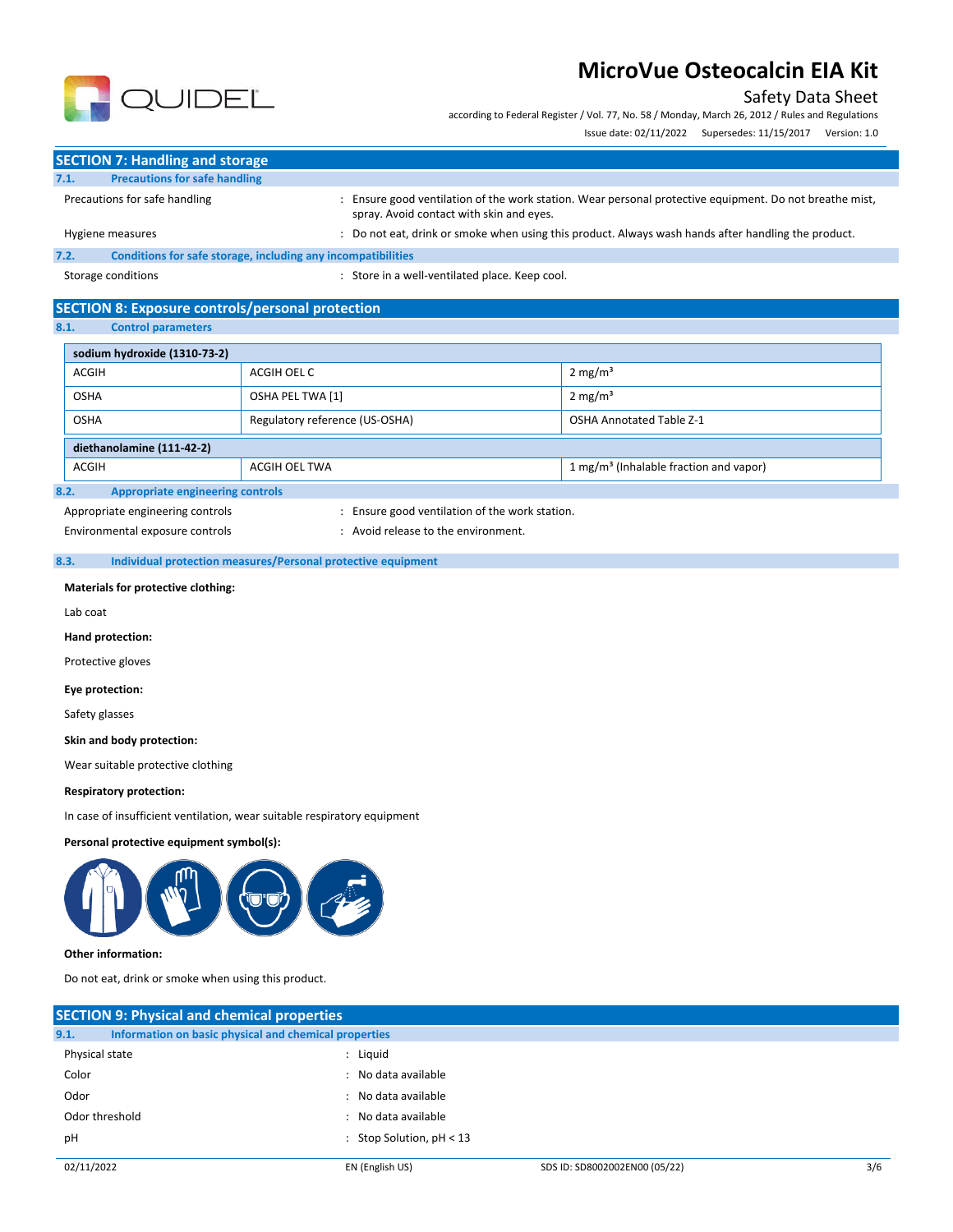# QUIDEL

# **MicroVue Osteocalcin EIA Kit**

### Safety Data Sheet

according to Federal Register / Vol. 77, No. 58 / Monday, March 26, 2012 / Rules and Regulations Issue date: 02/11/2022 Supersedes: 11/15/2017 Version: 1.0

|                                                 | Substrate Buffer, pH 9.9 |
|-------------------------------------------------|--------------------------|
| Melting point                                   | Not applicable           |
| Freezing point                                  | No data available        |
| Boiling point                                   | No data available        |
| Flash point                                     | No data available        |
| Relative evaporation rate (butyl acetate=1)     | No data available        |
| Flammability (solid, gas)                       | Not applicable.          |
| Vapor pressure                                  | No data available        |
| Relative vapor density at 20 °C                 | No data available        |
| Relative density                                | No data available        |
| Solubility                                      | No data available        |
| Partition coefficient n-octanol/water (Log Pow) | No data available        |
| Auto-ignition temperature                       | No data available        |
| Decomposition temperature                       | No data available        |
| No data availableViscosity, kinematic           | No data available        |
| Viscosity, dynamic                              | No data available        |
| <b>Explosion limits</b>                         | No data available        |
| <b>Explosive properties</b>                     | No data available        |
| Oxidizing properties                            | No data available        |
| 9.2.<br><b>Other information</b>                |                          |

No additional information available

|                                                                                                      | <b>SECTION 10: Stability and reactivity</b>                                        |  |  |  |  |
|------------------------------------------------------------------------------------------------------|------------------------------------------------------------------------------------|--|--|--|--|
| 10.1.                                                                                                | <b>Reactivity</b>                                                                  |  |  |  |  |
|                                                                                                      | The product is non-reactive under normal conditions of use, storage and transport. |  |  |  |  |
| 10.2.                                                                                                | <b>Chemical stability</b>                                                          |  |  |  |  |
|                                                                                                      | Stable under normal conditions.                                                    |  |  |  |  |
| 10.3.                                                                                                | <b>Possibility of hazardous reactions</b>                                          |  |  |  |  |
| No dangerous reactions known under normal conditions of use.                                         |                                                                                    |  |  |  |  |
| 10.4.                                                                                                | <b>Conditions to avoid</b>                                                         |  |  |  |  |
| None under recommended storage and handling conditions (see section 7).                              |                                                                                    |  |  |  |  |
| 10.5.                                                                                                | <b>Incompatible materials</b>                                                      |  |  |  |  |
| No additional information available                                                                  |                                                                                    |  |  |  |  |
| 10.6.                                                                                                | <b>Hazardous decomposition products</b>                                            |  |  |  |  |
| Under normal conditions of storage and use, hazardous decomposition products should not be produced. |                                                                                    |  |  |  |  |
| <b>SECTION 11: Toxicological information</b>                                                         |                                                                                    |  |  |  |  |

| Acute toxicity (oral)             | : Not classified             |
|-----------------------------------|------------------------------|
| Acute toxicity (dermal)           | : Not classified             |
| Acute toxicity (inhalation)       | : Not classified             |
| diethanolamine (111-42-2)         |                              |
| LD50 oral rat                     | 620 mg/kg (Rat)              |
| LD50 dermal rabbit                | 7640 mg/kg (Rabbit)          |
| ATE US (oral)                     | 620 mg/kg body weight        |
| ATE US (dermal)                   | 7640 mg/kg body weight       |
| Skin corrosion/irritation         | : Causes skin irritation.    |
| Serious eye damage/irritation     | : Causes serious eye damage. |
| Respiratory or skin sensitization | : Not classified             |
| Germ cell mutagenicity            | : Not classified             |
| Carcinogenicity                   | : Not classified             |
|                                   |                              |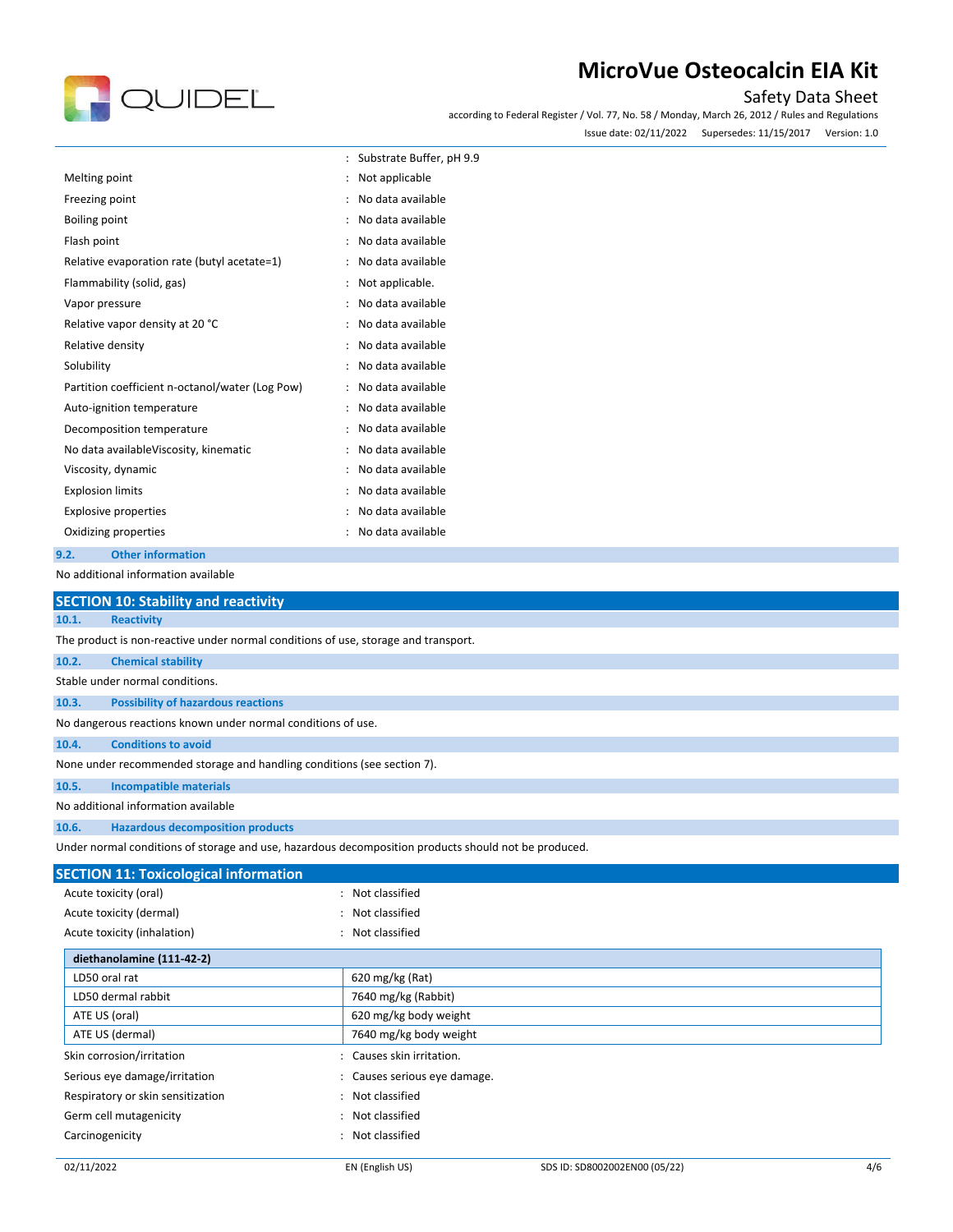

### Safety Data Sheet

according to Federal Register / Vol. 77, No. 58 / Monday, March 26, 2012 / Rules and Regulations

Issue date: 02/11/2022 Supersedes: 11/15/2017 Version: 1.0

| Reproductive toxicity               | Not classified                                                     |  |
|-------------------------------------|--------------------------------------------------------------------|--|
| STOT-single exposure                | Not classified                                                     |  |
| STOT-repeated exposure              | May cause damage to organs through prolonged or repeated exposure. |  |
| diethanolamine (111-42-2)           |                                                                    |  |
| STOT-repeated exposure              | May cause damage to organs through prolonged or repeated exposure. |  |
| Aspiration hazard                   | Not classified                                                     |  |
| Viscosity, kinematic                | No data available                                                  |  |
| Symptoms/effects after skin contact | $:$ Irritation.                                                    |  |
| Symptoms/effects after eye contact  | Serious damage to eyes.                                            |  |

| <b>SECTION 12: Ecological information</b>       |                                                                                                                           |
|-------------------------------------------------|---------------------------------------------------------------------------------------------------------------------------|
| 12.1.<br><b>Toxicity</b>                        |                                                                                                                           |
| Ecology - general                               | : The product is not considered harmful to aquatic organisms or to cause long-term adverse effects in the<br>environment. |
| sodium hydroxide (1310-73-2)                    |                                                                                                                           |
| LC50 - Fish [1]                                 | 45.4 mg/l (Other, 96 h, Salmo gairdneri, Static system, Fresh water, Experimental value)                                  |
| EC50 - Crustacea [1]                            | 40.4 mg/l (Other, 48 h, Ceriodaphnia sp., Experimental value)                                                             |
| diethanolamine (111-42-2)                       |                                                                                                                           |
| LC50 - Fish [1]                                 | 1664 mg/l (96 h, Pimephales promelas, Static system)                                                                      |
| EC50 - Crustacea [1]                            | 55 mg/l (48 h, Daphnia magna)                                                                                             |
| 12.2.<br><b>Persistence and degradability</b>   |                                                                                                                           |
| sodium hydroxide (1310-73-2)                    |                                                                                                                           |
| Persistence and degradability                   | Biodegradability: not applicable.                                                                                         |
| Biochemical oxygen demand (BOD)                 | Not applicable (inorganic)                                                                                                |
| Chemical oxygen demand (COD)                    | Not applicable (inorganic)                                                                                                |
| ThOD                                            | Not applicable (inorganic)                                                                                                |
| diethanolamine (111-42-2)                       |                                                                                                                           |
| Persistence and degradability                   | Biodegradable in the soil. Readily biodegradable in water.                                                                |
| Biochemical oxygen demand (BOD)                 | 0.22 g $O_2/g$ substance                                                                                                  |
| Chemical oxygen demand (COD)                    | 1.52 g $O_2/g$ substance                                                                                                  |
| ThOD                                            | 2.13 g $O_2/g$ substance                                                                                                  |
| BOD (% of ThOD)                                 | 0.1                                                                                                                       |
| 12.3.<br><b>Bioaccumulative potential</b>       |                                                                                                                           |
| sodium hydroxide (1310-73-2)                    |                                                                                                                           |
| Bioaccumulative potential                       | Not bioaccumulative.                                                                                                      |
| diethanolamine (111-42-2)                       |                                                                                                                           |
| Partition coefficient n-octanol/water (Log Pow) | $-2.18 - -1.43$ (Experimental value)                                                                                      |
| Bioaccumulative potential                       | Not bioaccumulative.                                                                                                      |
| <b>Mobility in soil</b><br>12.4.                |                                                                                                                           |
| sodium hydroxide (1310-73-2)                    |                                                                                                                           |
| Ecology - soil                                  | No (test)data on mobility of the substance available.                                                                     |
| <b>Other adverse effects</b><br>12.5.           |                                                                                                                           |
| No additional information available             |                                                                                                                           |
| CECEICAL 40- DESCRIPTION                        |                                                                                                                           |

| <b>SECTION 13: Disposal considerations</b> |                                                                                             |
|--------------------------------------------|---------------------------------------------------------------------------------------------|
| <b>Disposal methods</b><br>13.1.           |                                                                                             |
| Regional legislation (waste)               | Disposal must be done according to official regulations.                                    |
| Waste treatment methods                    | Dispose of contents/container in accordance with licensed collector's sorting instructions. |
| Sewage disposal recommendations            | Disposal must be done according to official regulations.                                    |
| Ecology - waste materials                  | : Avoid release to the environment.                                                         |
|                                            |                                                                                             |